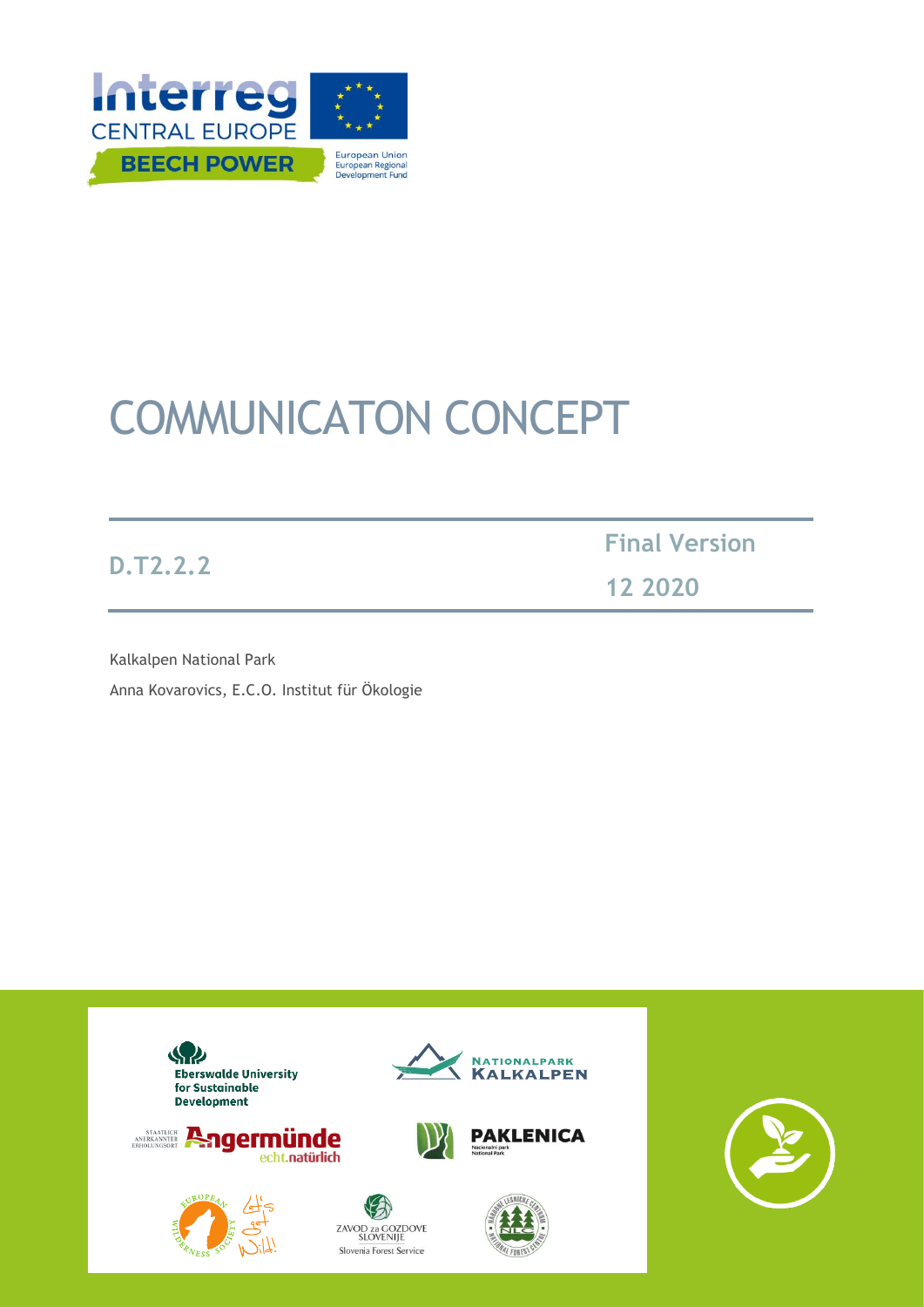



# **CONTENT**

| 1.2. Communication tools tourism - which channels and partners can be used to                                                                                     |
|-------------------------------------------------------------------------------------------------------------------------------------------------------------------|
| 3.2. What are the risks for sustainable development in eco-tourism?  6                                                                                            |
|                                                                                                                                                                   |
| 4.1. What are the most successful communication channels to communicate to local                                                                                  |
|                                                                                                                                                                   |
|                                                                                                                                                                   |
| 4.2. Communication tools local population & schools - which activities can trigger a<br>positive perception of the World Heritage Site in the local population? 9 |
| 4.3. What are the risks in the communication with local population & schools? 10                                                                                  |
|                                                                                                                                                                   |
| 5.1. What are the most successful communication channels to communicate to local                                                                                  |
| 5.2. Communication tools stakeholders - What is needed to have a good two-way                                                                                     |
| 5.2.1. What are the most important risks in stakeholder communication? 12                                                                                         |
|                                                                                                                                                                   |
| 6.1. What are the most successful communication channels to communicate to other                                                                                  |
| 6.2. Communication tools networking - What activities can be set to foster the<br>cooperation between World Heirtage Site network partners?  13                   |
| 6.3. What is limiting the cooperation and communication between World Heritage                                                                                    |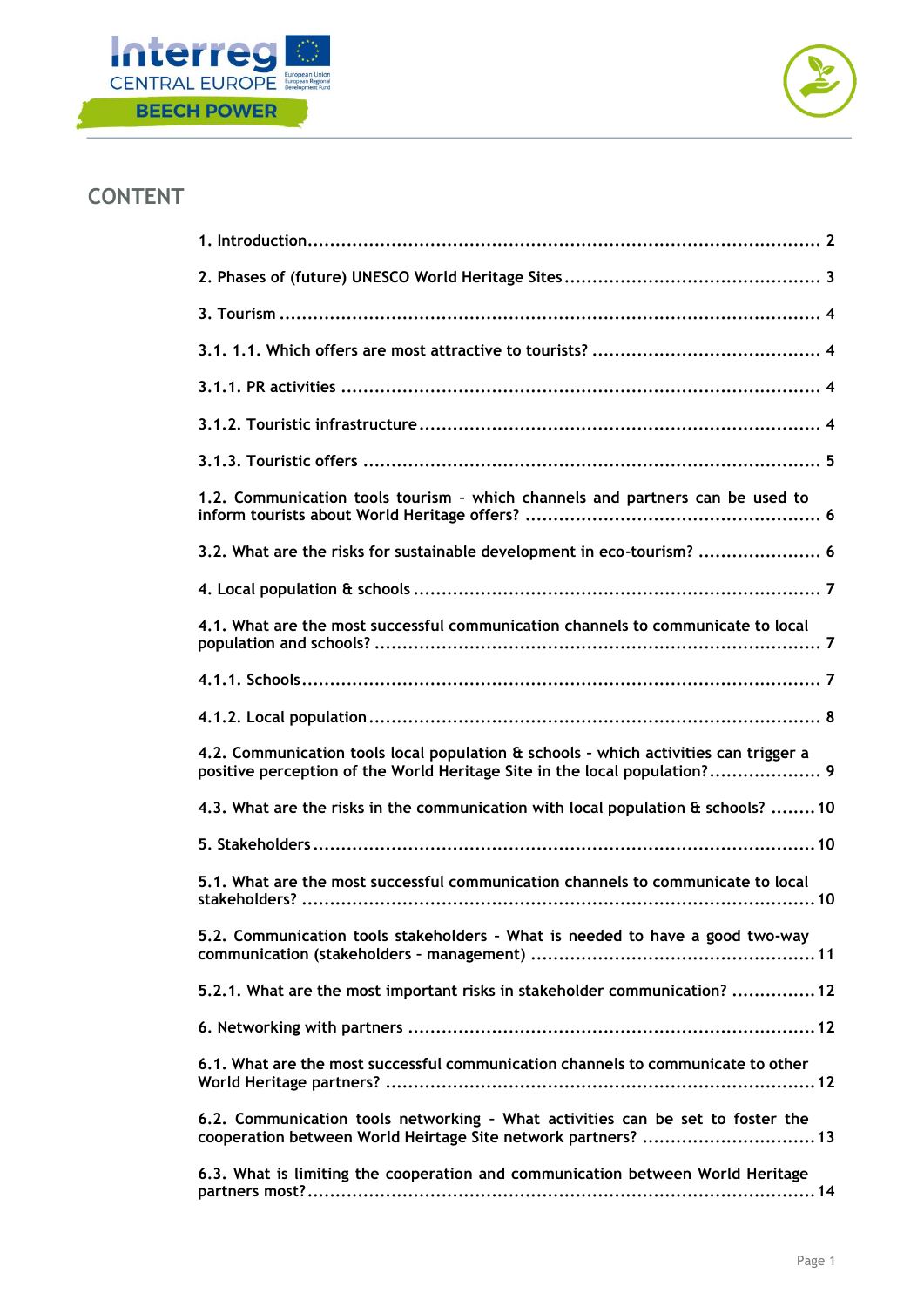



# <span id="page-2-0"></span>**1. Introduction**

This communication concept is a deliverable (D.T2.2.2) of Activity 2.2 "Development of requirements and strategies for buffer zone management". The result (see below) is a joint development of communication concepts (e.g for brochures/posters, guided WH tours, WH stakeholder action days, guided WH hiking trips for locals, movie, advertisement activities, mobile exhibition etc.) with all project partners and selected associated partners.

The concept is the outcome of a two-day online workshop which was held in October 2020, organised by Kalkalpen National Park. Participants from nearly all project partners discussed the necessary communication for UNESCO World Heritage Sites in their different phases, from the nomination to the inscription and the established World Heritage status.

To make use of the overall knowledge of the partners about communication in and of UNESCO World Heritage Sites, their expertise was an important input to this communication concept. As already a lot of experience have been made by the project partners, they were asked to contribute with their experience as an input for the workshop in the following working tasks:

- o Networking with other World Heritage partners,
- o World heritage program to schools and kindergartens,
- $\circ$  Involvement of local stakeholders (landowners, authorities, tourism providers ...),
- o Communication and information to local population (other to stakeholders),
- o Information offers to tourists.

The experience and best practice were then sorted and structured in the workshop. There were 4 working groups, which represented the overall topics of this communication concept:

- o Tourism
- o Local population & schools/kindergartens
- o Local stakeholders
- o WH partner network

The collected information from the workshop served as a basis for the development of this communication concept. It presents best practise examples, necessary communication activities and the risks that can come with communicating UNESCO World Heritage Sites addressing the abovementioned target groups.

With this detailed communication concept for the communication between the protected areas and tourism, local population & schools/kindergartens, local stakeholders and the World Heritage partner network, the protected areas can implement this concept and its activities individually and adapt them to their current status and needs.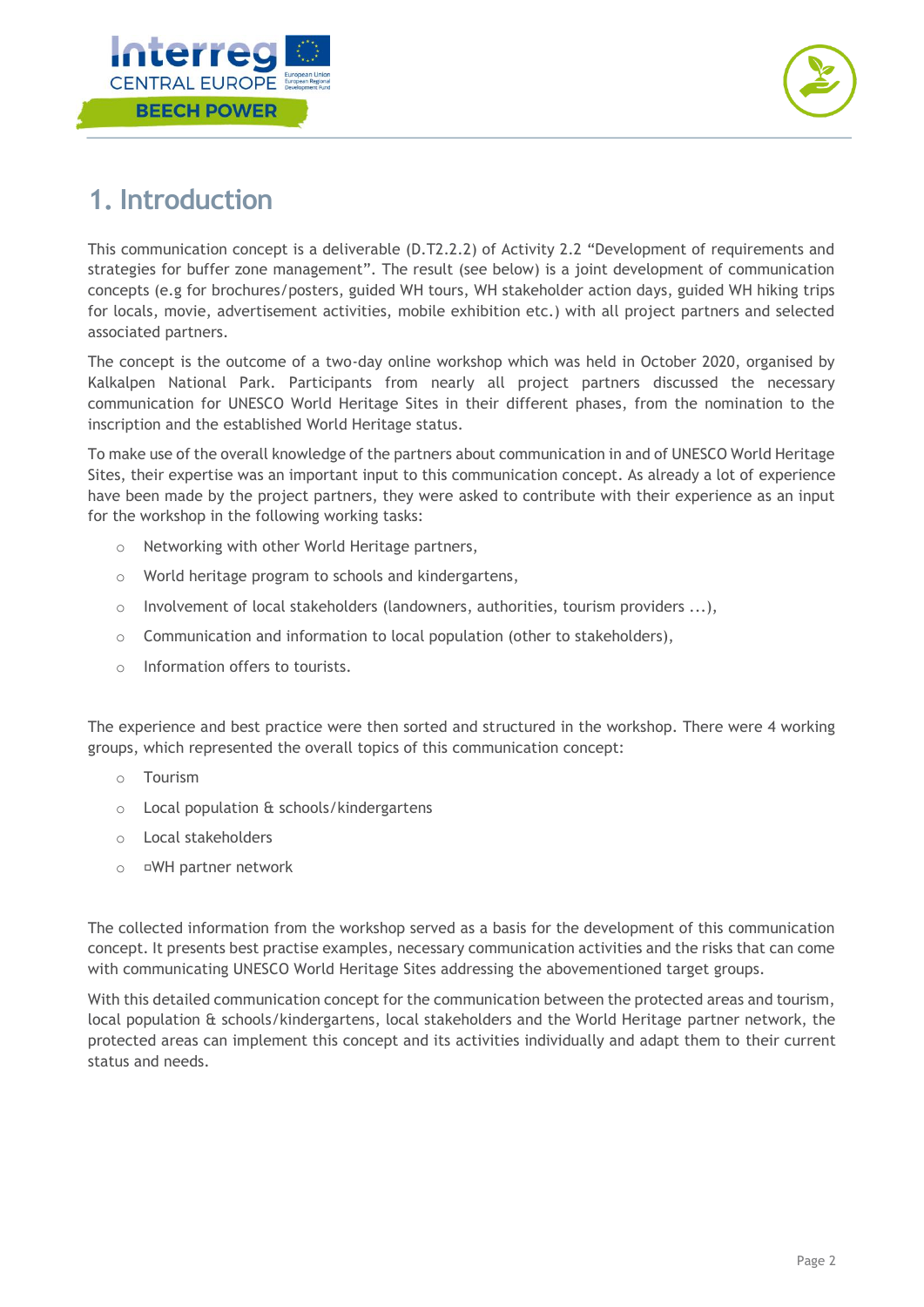



# <span id="page-3-0"></span>**2. Phases of (future) UNESCO World Heritage Sites**

To make use of this communication concept, it is necessary to understand the different phases, protected areas can be in within its life cycle. In 2005 the Carinthian Government in Austria published the so-called IPAM Toolbox (source: IPAM-BookletsPublisher: Office of the Carinthian Government; A-9020Editor: Johann WagnerISBN: 3-9502026-8-4), which shall support protected areas in all their phases and presents field of activities (see figure 1). Planners and managers of protected areas should run through all the fields of activity to ensure the best quality of their protected area.

| <b>Phases</b>               |                      | Fields of Activity (FoA)                        |
|-----------------------------|----------------------|-------------------------------------------------|
| Pre-Phase                   |                      | Development of Idea and Vision                  |
|                             |                      | <b>Feasibility Check</b>                        |
|                             |                      | Communication and Participation I               |
|                             |                      | Incorporation into PA-Systems                   |
| <b>Planning Phase</b>       | Basic<br>Planning    | <b>Planning Handbook</b>                        |
|                             |                      | Communication and Participation II              |
|                             |                      | <b>Basic Investigation</b>                      |
|                             |                      | Implementation Planning                         |
|                             |                      | Designation and Establishment                   |
|                             | Detailed<br>Planning | Mission Statement and Basic Concepts            |
|                             |                      | Ecosystem-based Management Plans                |
|                             |                      | Design of (Regional) Economic Programs          |
|                             |                      | Specific Planning (Subsidiary Plans)            |
|                             |                      | Personnel and Organisational Development        |
|                             |                      | <b>Evaluating Management Effectiveness</b>      |
|                             |                      | Financing (Business Plan)                       |
|                             |                      | Impact Assessment and Limitation                |
|                             |                      | Data and Information Management                 |
|                             |                      | Research Setting and Monitoring                 |
| <b>Implementation Phase</b> |                      | Communication and Participation III             |
|                             |                      | Development of Protected Area's Region          |
|                             |                      | Co-operation Design                             |
|                             |                      | Information, Interpretation and Education       |
|                             |                      | Visitor Management, Services and Infrastructure |
|                             |                      | Marketing and Public Relations                  |

**Figure 1 The fields of activity in Protected Area management-an overview**

When it comes to communication and participations, the above shown figure, shows clearly the importance of these activities throughout all the phases of a protected area life cycle as it is the only activity represented in each phase of a protected area (see Communication and Participation I, II and III).

For this communication concepts, the above listed phases of protected areas have been adapted for UNESCO World Heritage Sites. These develop in the following four phases, corresponding to the phases of the IPAM-Toolbox:

- o Preparation of Tentative List (Pre-Phase)
- o Preparation and Submission of Nomination Dossier, evaluation (Planning Phase)
- o Inscription into UNESCO World Heritage List (Implementation Phase)

This communication concept follows these phases to support existing and planned UNESCO World Heritage Sites during their development and existence.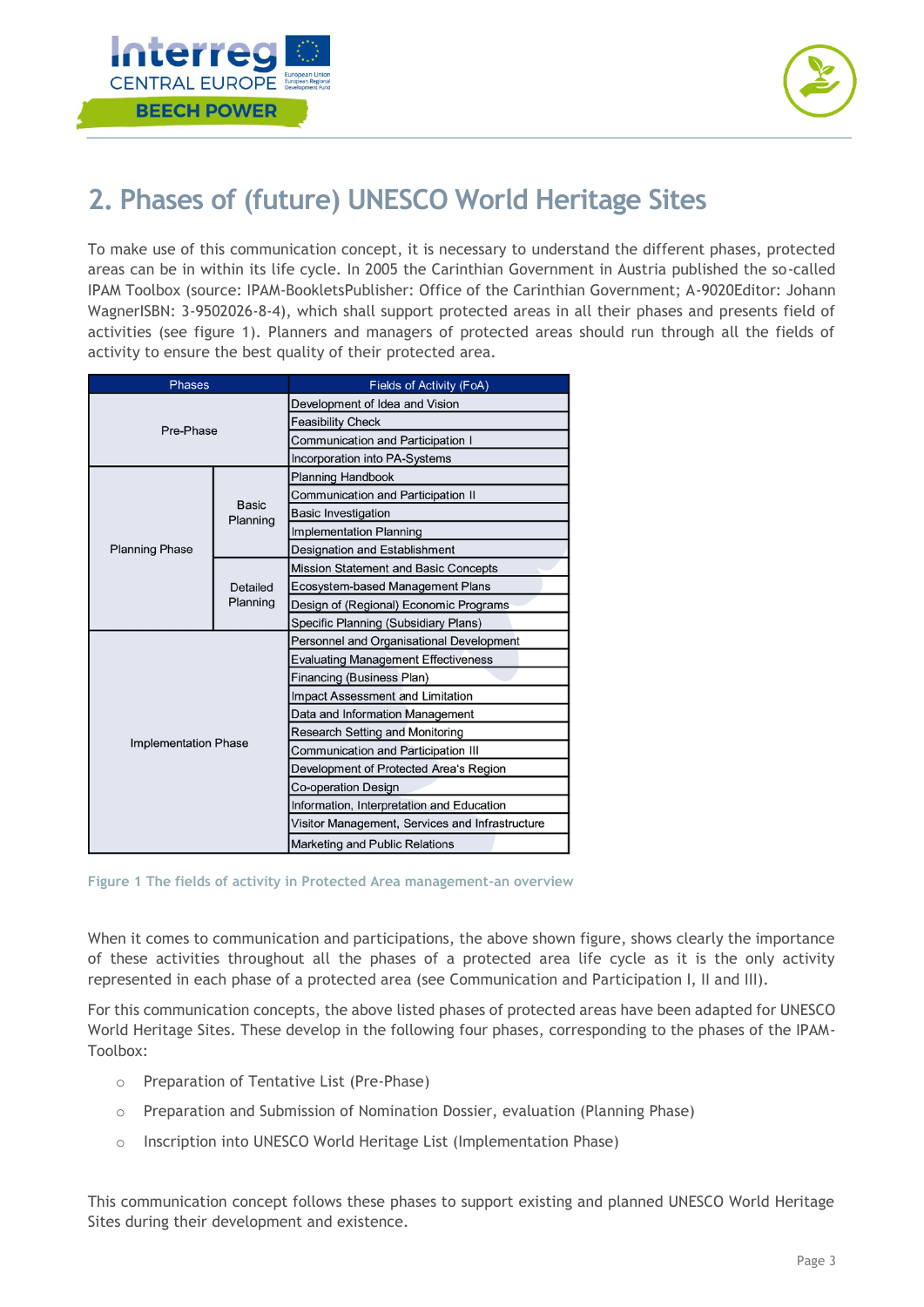



# <span id="page-4-0"></span>**3. Tourism**

To ensure touristic visitors in an UNESCO World Heritage on the long term, it is important to involve all touristic stakeholders from the beginning of a planned UNESCO World Heritage Site. As the protection and conservation of the Outstanding Universal Value and the integrity of the site should be the main priority, it is from uppermost importance to ensure sustainable tourism and a well working visitor guidance system for the whole site. In the case of the UNESCO World Heritage Property Ancient and Primeval Beech Forests of the Carpathians and Other Regions of Europe, tourism will happen mainly in the buffer zone, only guided tours shall be offered inside the component part.

# <span id="page-4-1"></span>**3.1. 1.1. Which offers are most attractive to tourists?**

#### <span id="page-4-2"></span>**3.1.1. PR activities**

In modern times, being active on social media is one of the most important PR activities for protected areas. This ensures the information of all interested persons and makes it possible to keep everybody updated about the process and all activities that are planned and happen in and around the World Heritage Site.

The production of a film about the process and the World Heritages Site and its special features can help local tourism agencies as well as national and international tourists to get to know the World Heritage Site and learn more about it. The film can be shown in schools, on fairs and in local and national tourist offices and can help communicate the message of the World Heritage Site.

**Protection of the whole diversity** of different beech forests is the key! 

**Figure 2 A movie can help communication the values of the site**

To ensure personal contact with local people and tourism agencies,

local festivals with traditional music, arts and food markets can be very effective. The combination of an interesting offer for locals and tourists, also opens possibilities to communicate the values of the World Heritage Site, its history and the offers that are currently available and/or planned in the future.

At such local festivals as well as in shops of protected areas and tourism agency, souvenirs of the area should be offered. Tourists like to take them home or use them as presents of their visit. World Heritage Sites should ensure the originality of souvenirs and consumable souvenirs which are offered in their region, using the name of the World Heritage Site. They should represent the region and the World Heritage Site and be authentic and at best, handmade in the region of the World Heritage Site.

### <span id="page-4-3"></span>**3.1.2. Touristic infrastructure**

**Touristic infrastructure** is very important for tourists, especially for their individual experience of the World Heritage Sites. As visitors usually use this infrastructure individually, it is important to ensure their sustainable use by the visitors. Additionally, it is from uppermost importance to select the location of these touristic infrastructures very carefully and in accordance with the protection and conservation of the World Heritage Site, its Outstanding Universal Value and integrity.

Thematic infrastructure as paths, trails, info points, observation decks and tree canopy walks can attract attention of tourists and travel agencies and serve as a very prominent promotional tool for the World Heritage Sites. Additionally, they can use communication methods as information boards, digital information, or other communication channels to raise awareness for the World Heritage Sites and its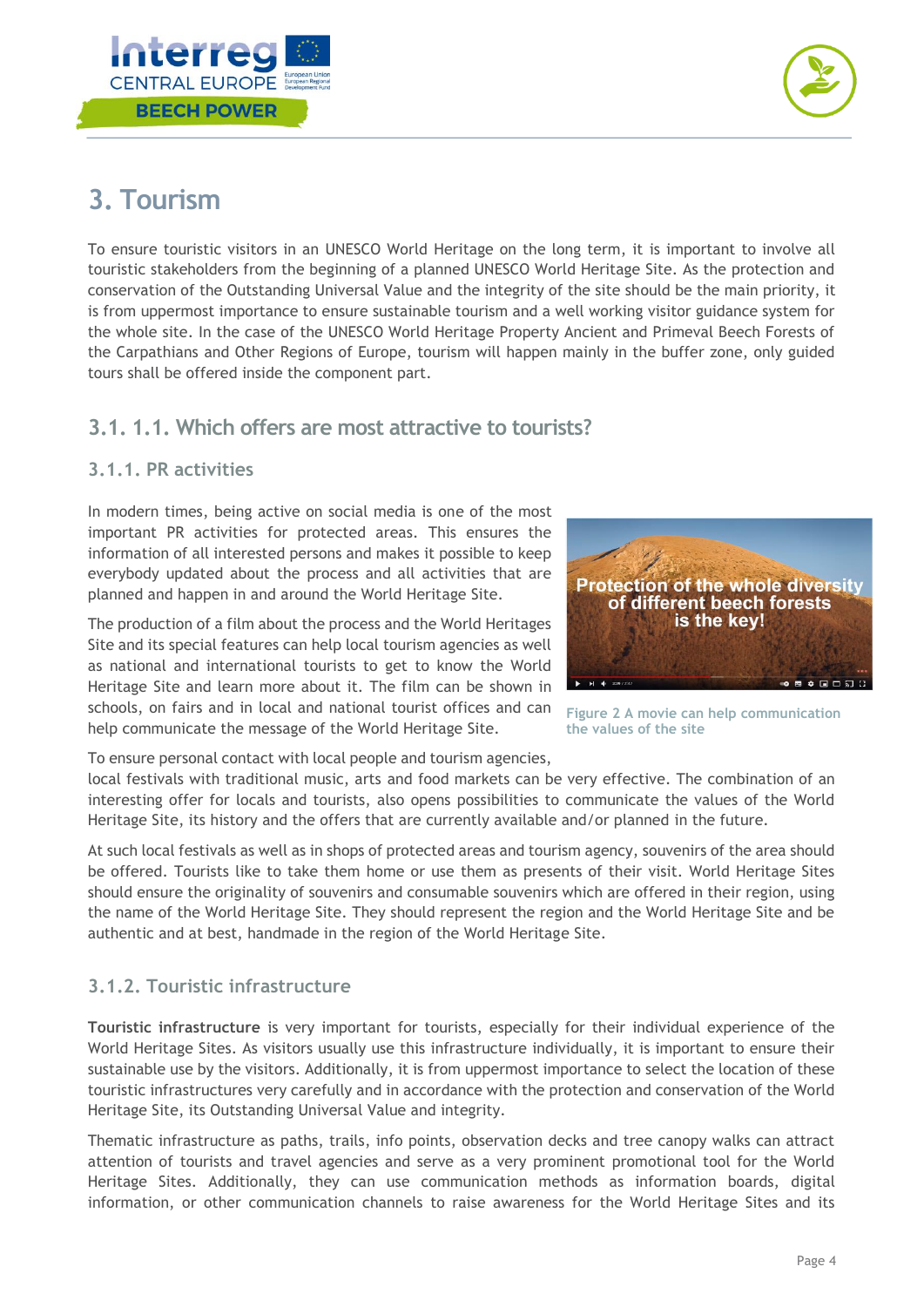



protection and values. The management as operator of these individual thematic infrastructures must ensure their maintenance and keep all information up to date.

**Exhibitions** can also be very informative and additionally serve as alternative offers for tourists on bad weather days when the outdoor sites cannot be visited. Exhibitions shall present the World Heritage Site and their characteristics and must be designed according to the target group of the World Heritage Site. An up-to-date pedagogical concept is as important as a modern design and interesting content.



Another important issue for tourists, especially for international tourists, is a wide option for **accommodation**.

It is important that there are options to stay longer than one day. Locals should own and run these accommodations, which also ensures the greatest possible added value that comes with tourists for the region. If international tourists shall be addressed with the offers of the World Heritage Site, English speaking personal should be mandatory.

#### <span id="page-5-0"></span>**3.1.3. Touristic offers**

If tourists and visitors are welcome in a World Heritage Site, it is crucial to also offer interesting and exceptional experiences in or around the World Heritage Sites. These offers shall be created by or together with the World Heritage Site to ensure a certain quality, and their contents are accurate and in line with the overall communication strategy of the World Heritage Site.



**Figure 4 Field visits with trained guides and experts are an interesting experience.**

Tourist guides are the most important offer for tourists and visitors of World Heritage Sites. They shall be very well educated and well informed about the World Heritage Site and its characteristics. Guides ensure personal contact with visitors and tourists and can share their own experiences in and around the site directly with the visitors.

Experts visits on different topics (e.g. botany, zoology, geology, history) can serve even more detailed information about the sites and addresses interested visitors and experts equally.

Tourist packages which combine all necessary bookings (accommodation, food, activities, excursions) in one programme can be offered by single World Heritage Site and together with other ones in the region or the country. Even

international programmes (e. g. for serial, transnational sites) can be offered. If international tourists shall be attracted, English guides are necessary. The tourist agency offering these travels/programmes should be located in the region of the World Heritage Site and work together with local businesses.

**Figure 3:Thematic canopy trails can attract tourists.**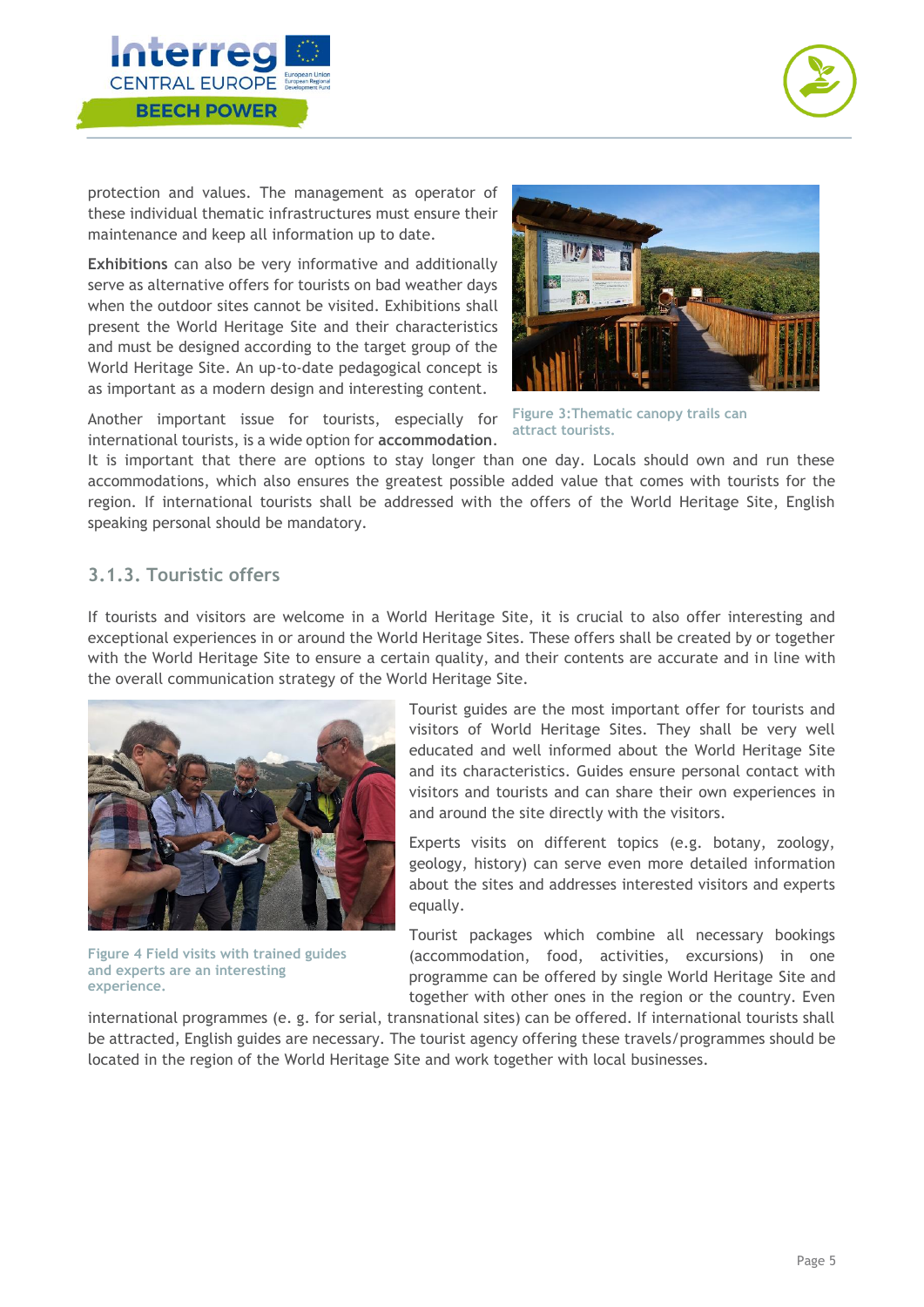



# <span id="page-6-0"></span>**1.2. Communication tools tourism – which channels and partners can be used to inform tourists about World Heritage offers?**

| <b>Phases</b>                                                                    | <b>Activities</b>                                                                                                                                                           |
|----------------------------------------------------------------------------------|-----------------------------------------------------------------------------------------------------------------------------------------------------------------------------|
| Preparation of Tentative List (Pre-Phase)                                        | Cooperation with local mountaineering associations                                                                                                                          |
| Preparation and Submission of Nomination Dossier,<br>evaluation (Planning Phase) | Create a platform for nature activities                                                                                                                                     |
|                                                                                  | Cooperation with tourist agencies (regional & national),<br>national tourist boards, regional tourist boards, local info<br>centres and all tourist providers from the area |
|                                                                                  | Cooperation with local private accommodation hosts                                                                                                                          |
|                                                                                  | Creation of World Heritage partner network (with regional<br>businesses)                                                                                                    |
|                                                                                  | Engaging locals (calls for participation, social media<br>campaigns, articles)                                                                                              |
|                                                                                  | Cooperation with travel businesses (tour operators, travel<br>agencies, travel guides)                                                                                      |
|                                                                                  | Foster cooperation between different levels: state, regional<br>and local                                                                                                   |
| Inscription into UNESCO World Heritage List<br>(Implementation Phase)            | Active involvement of the World Heritage management in<br>local and regional planning (management docs, strategies<br>of development etc.)                                  |
|                                                                                  | Building institutional capacities                                                                                                                                           |
|                                                                                  | Establish a network with regional authorities (communities<br>and municipalities) and neighbouring protected areas                                                          |
|                                                                                  | Establish an event calendar                                                                                                                                                 |
|                                                                                  | Cooperation between private tour guides and World<br>Heritage Site managements                                                                                              |
|                                                                                  | Engage local travel businesses and the local population                                                                                                                     |
|                                                                                  | Set up a clear communication strategy and goals for<br>communication                                                                                                        |
|                                                                                  | Establish social media cooperation                                                                                                                                          |
|                                                                                  | Use local media, press, radio, and TV                                                                                                                                       |

#### **Table 1: Communication tools tourism**

### <span id="page-6-1"></span>**3.2. What are the risks for sustainable development in eco-tourism?**

There are some risks that come with tourism and World Heritages Sites. Especially the UNESCO World Heritage label attracts more visitors and tourists than other protected areas. Some common mistakes and risks which should/can be avoided are listed below.

In some World Heritage Sites high expectations of visitors/tourists face a lack of communication within the region. This can have different reasons. On the one hand, visitors may have too big expectations of the local community and tourist organisations. Especially in the early phases of World Heritage Sites, not all communication activities have already started and there might be not enough staff and budget to manage all issues accordingly. Other possible issues are communication problems within the region (e. g. lack of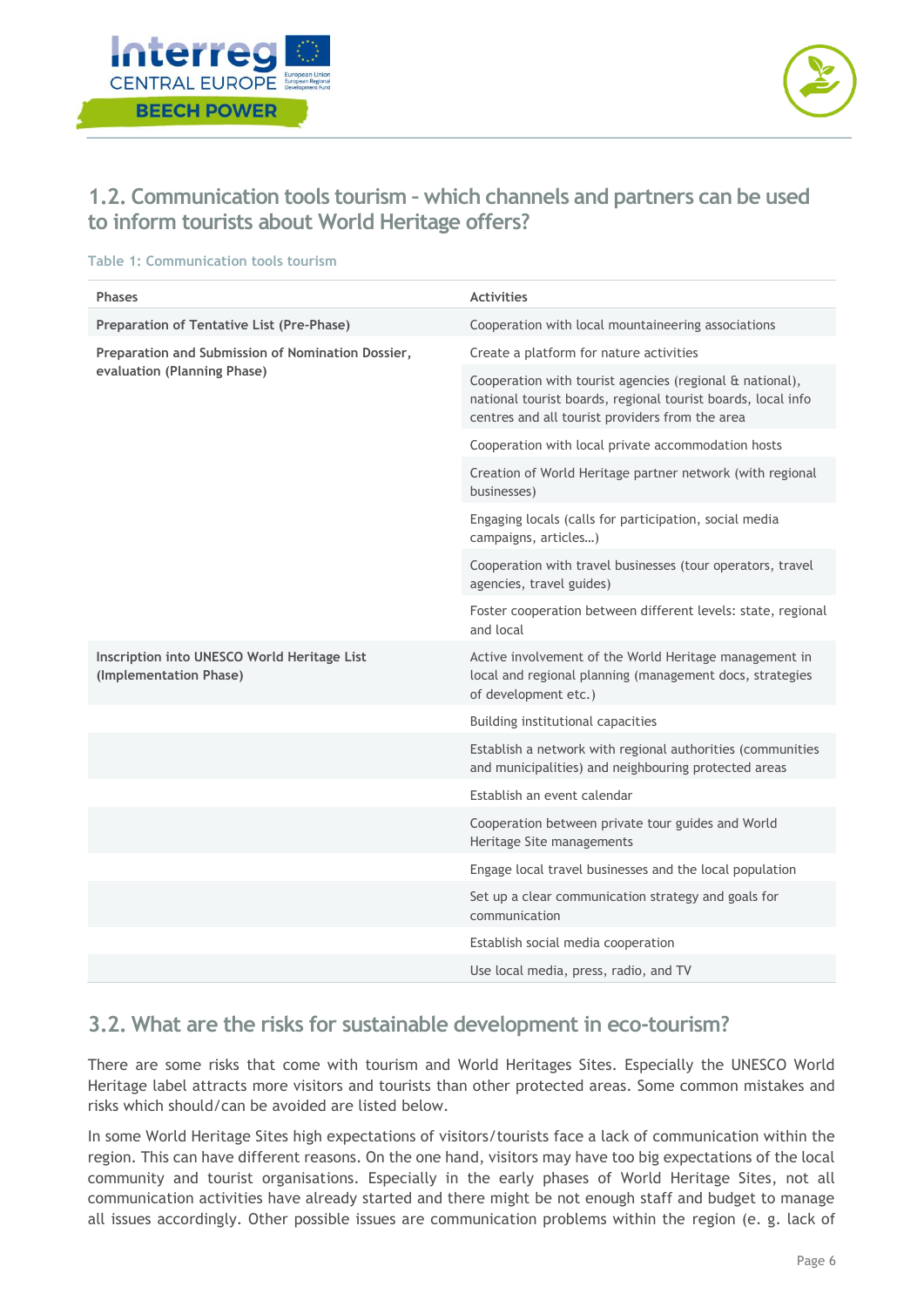



interest, lack of information offers), which can lead to the local public not identifying with the World Heritage Site. This should be avoided using the activities listed in the table on the previous page.

Another big issue, especially in World Heritage Sites, is overtourism. The label UNESCO attracts a lot of visitors and tourists which can lead to too many visitors in sensitive areas, pressure on infrastructure and staff, and visitors creating illegal paths which leads to a lack of control. These problems can be avoided by informing locals and tourism agencies about the type of tourism World Heritage Sites can bear. This is of course an individual decision, which must be made according to the Outstanding Universal Value and the integrity of each site. Additionally, a professional visitor monitoring system should be in place as well as a visitor guidance system, avoiding sensitive areas of the World Heritage Site. If the number of tourists gets too high, parking possibilities and other infrastructure facilities (e. g. toilets) can be reduced, which usually leads to a lower number of tourists.

# <span id="page-7-0"></span>**4. Local population & schools**

Local population and schools are important partner for World Heritage Sites. Ideally, they identify with "their" World Heritage Site and care for its protection and conservation. To ensure a positive relationship between locals and World Heritage Sites, the joint activities can already start in kindergarten.

### <span id="page-7-1"></span>**4.1. What are the most successful communication channels to communicate to local population and schools?**

#### <span id="page-7-2"></span>**4.1.1. Schools**

To ensure an identification of the local public with the World Heritage Site, different age groups (kindergarten to high school) should be included with different program offers into the communication concept of the World Heritage Site.

Lectures and workshops on-site and in classrooms can offer different insights into the World Heritage Site and its characteristics and protection.

Educational work sheets, interpretative guiding and kidsuniversities during holydays can be offers for all age groups and ensure a close relationship between the children, their parents, and the World Heritage Site.

Wildlife experts (as in Paklenica National Park), junior



**Figure 5: Excursions with schools can have a huge impact in the region.**

ranger programmes (as in Kalkalpen National Park) and regional competitions of different schools (like Waldjugendspiele in Lower Austria) are additional possibilities to engage young people. These individual offers for children and youth shall ensure a sustainable way to raise awareness for the World Heritage Site and its needs now and in the future.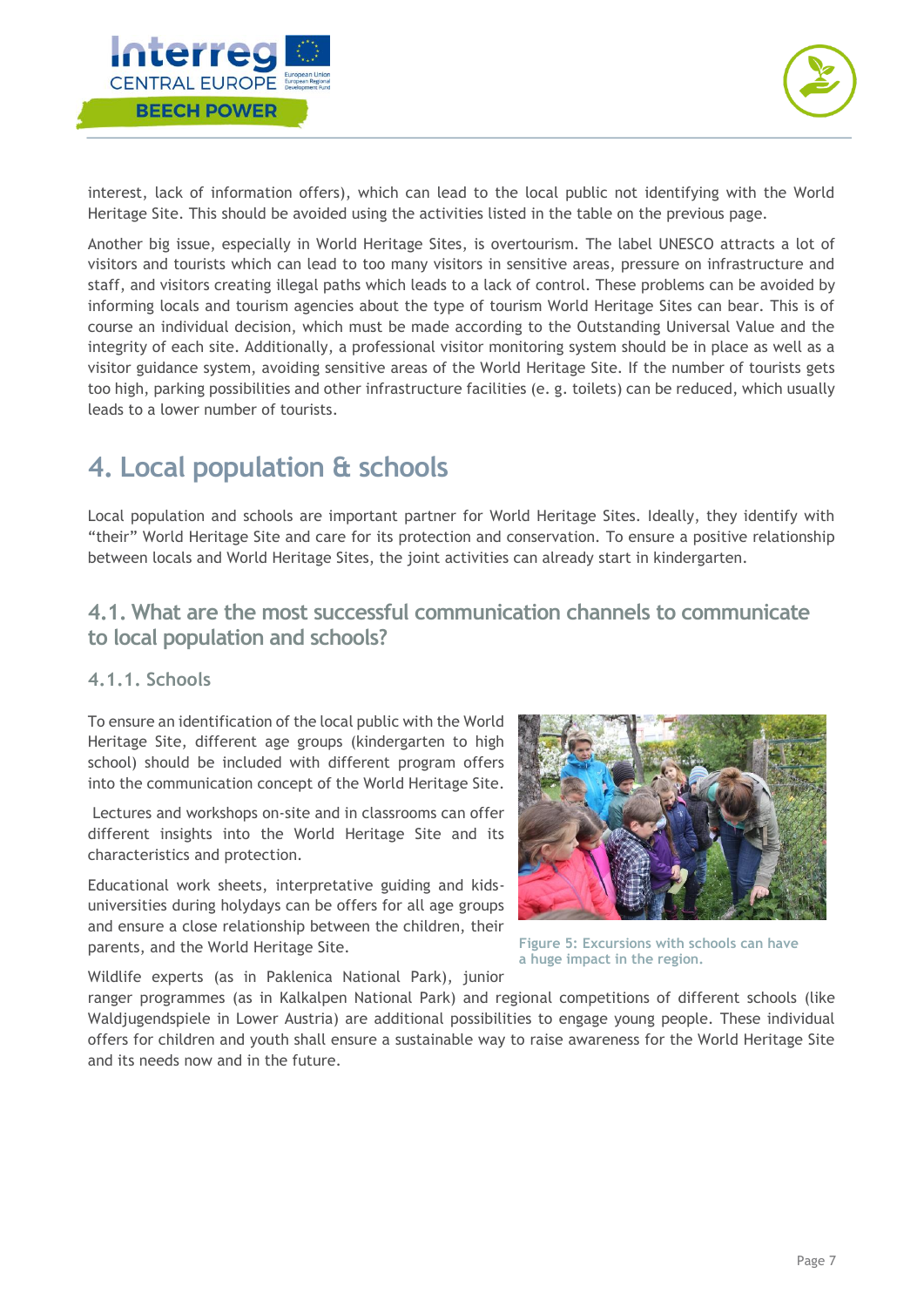



#### <span id="page-8-0"></span>**4.1.2. Local population**

To reach the local population it is important to design different programmes for different groups and ages to better gain their interest. Rangers can also help here to reach out to the local public. Well trained rangers, ideally from the region, can communicate very easily with the locals and can work with children to seniors, schools, and families.

Volunteer programmes can also attract the local public. There can be volunteering days within one week during summertime, where some works can be done by locals together with experts from the management (e. g. pull out neophytes, collect garbage, fix paths).

Regular events, like an annual World Heritage Celebration Day (e. g. Kalkalpen National Park on the 18th of April) or Mountain Days (e. g. in cooperation with Velebit National Park) could also be possibilities to reach out to the public. Additionally, public lectures and guided field trips could be part of these **Figure 6: Girls from Austria volunteering**  events. Science days for schools and the public are another **in a protected area.**possibility to show different aspects of the World Heritage Sites.



Very important to reach out to the local public are local radio, newspapers, and TV stations. They should be invited regularly to make sure the World Heritage Site is represented in the local media.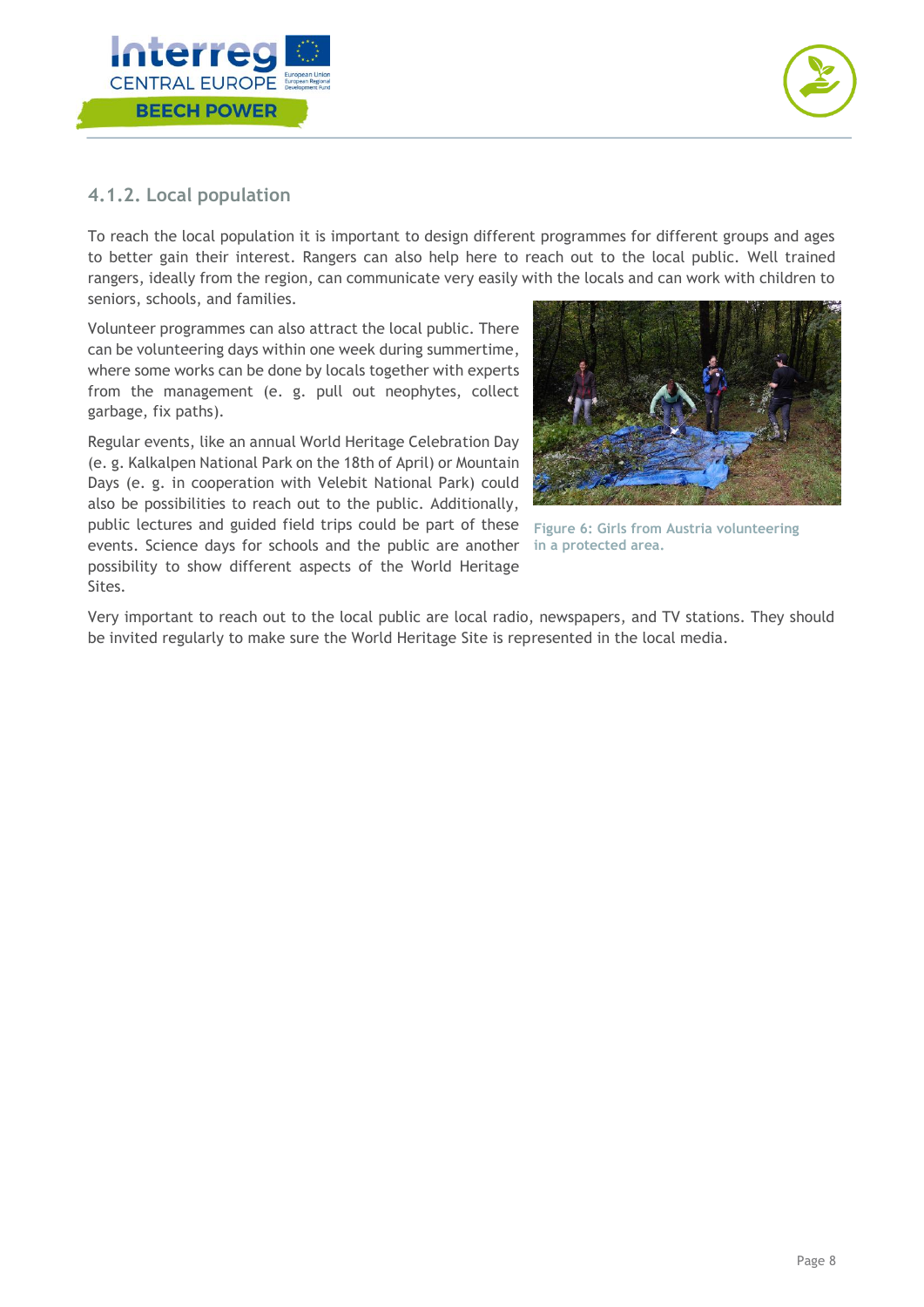



<span id="page-9-0"></span>**4.2. Communication tools local population & schools – which activities can trigger a positive perception of the World Heritage Site in the local population?**

#### **Table 2: Communication tools local population & schools**

| <b>Phases</b>                                                                    | <b>Activities</b>                                                                                                                          |
|----------------------------------------------------------------------------------|--------------------------------------------------------------------------------------------------------------------------------------------|
| Preparation of Tentative List (Pre-Phase)                                        | Making the local population feel like they are part of the<br>World Heritage story, with local working groups that give<br>input and ideas |
|                                                                                  | Exchange with other World Heritage Sites                                                                                                   |
|                                                                                  | Information with rules of behaviour in the protected area in<br>general and in the World Heritage Sites                                    |
|                                                                                  | Nature trails with information about the protected area (to<br>experience the future World Heritage Sites)                                 |
|                                                                                  | Inspire staff - make them proud/inspire them (experience<br>the future World Heritage Sites)                                               |
| Preparation and Submission of Nomination Dossier,<br>evaluation (Planning Phase) | Develop educative programs (for kindergarten and<br>elementary school), inform them with stories, not just facts                           |
|                                                                                  | Promotion of benefits through media: local newspapers,<br>documentary, radio - ideally through story telling                               |
|                                                                                  | Develop brochures about World Heritage Site                                                                                                |
|                                                                                  | Educative boards with information about World Heritage<br><b>Sites</b>                                                                     |
|                                                                                  |                                                                                                                                            |
| Inscription into UNESCO World Heritage List<br>(Implementation Phase)            | Reference work about forest ecosystems                                                                                                     |
|                                                                                  | Volunteer opportunities: for schools, students, and adults                                                                                 |
|                                                                                  | Playful approaches (board game, computer game, virtual<br>trail)                                                                           |
|                                                                                  | Wilderness summer camps: survival know-how in the wild,<br>workshops on biodiversity                                                       |
|                                                                                  | Junior ranger/guide training                                                                                                               |
|                                                                                  | Information/excursions for students to become<br>teacher/guides                                                                            |
|                                                                                  | Visitor centre                                                                                                                             |
|                                                                                  | Guided tours with national park staff (e. g. director)                                                                                     |
|                                                                                  | World Heritage Movie: The World Heritage Site on its road<br>to success                                                                    |
|                                                                                  | Regional souvenirs, artwork, food, beverages (enjoy World<br>Heritage with all senses)                                                     |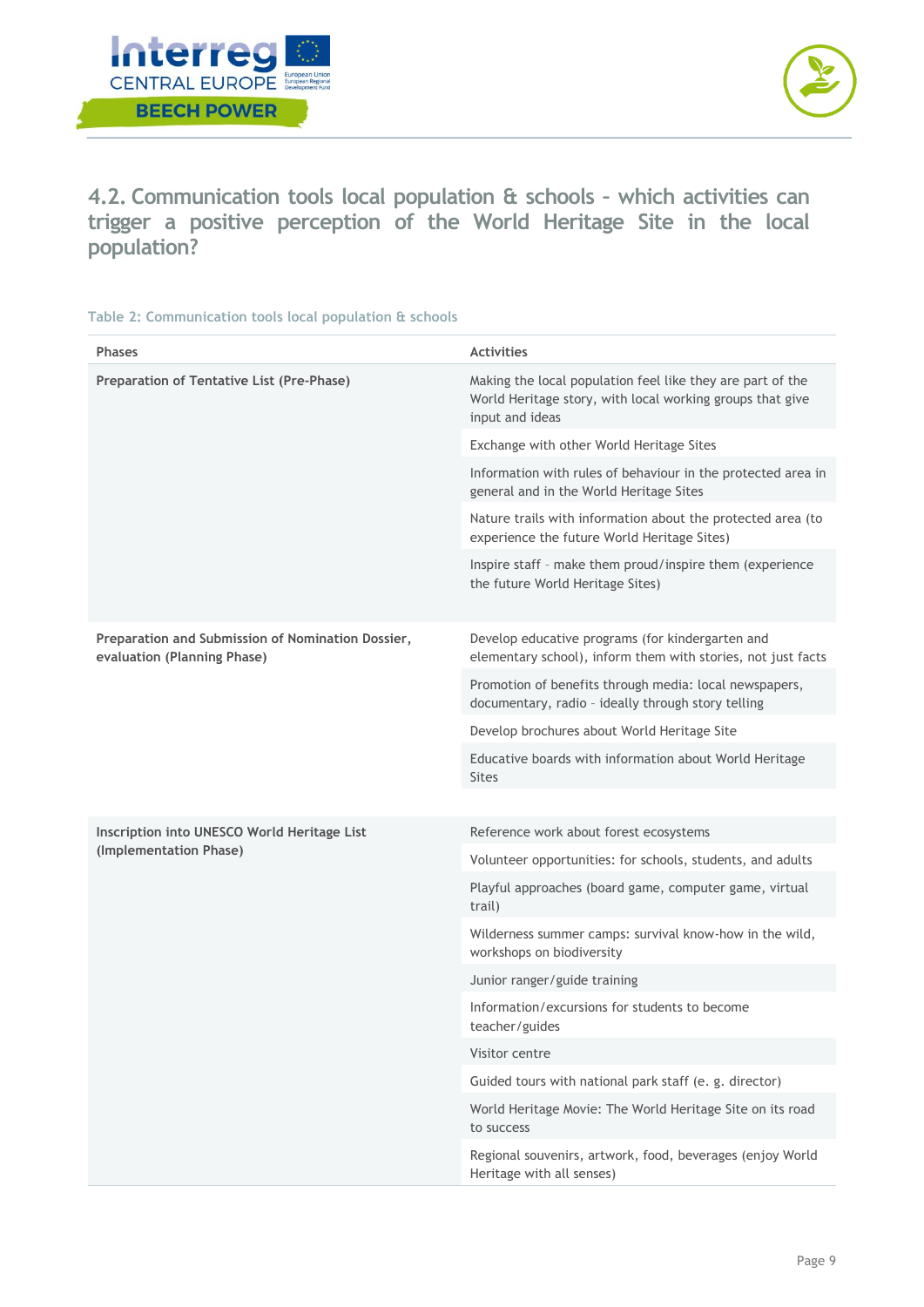



# <span id="page-10-0"></span>**4.3. What are the risks in the communication with local population & schools?**

To make an on-site communication possible for the local population & schools, the accessibility of the World Heritage Site is from uppermost importance. Missing trails, information panels and visitor guidance systems will have a negative impact on the identification of the local public with the World Heritage Site. This does not mean, that locals can go anywhere in the site, but that there are ways and trails to experience it.

Local transport connections are also very important to make it possible for locals and schools to visit the area without a personal car.

Often there is a language barrier between locals and visitors. Especially when international tourists shall be attracted, it is important to inform the local public about the World Heritage Site and find English speaking persons to communicate with tourists and visitors.

Another issue, occurring in protected areas is a lack of interest in the local public and preconceptions (e. g. strict rules of the protected area, permissions). This can be targeted by communication and reaching out to the public as often as possible.

# <span id="page-10-1"></span>**5. Stakeholders**

Communication with regional, national, and international stakeholders can make a big difference in a lot of thematic fields of protected areas. From management aspects (e. g. regional/national forest agencies, landowners) to finances and budget (e. g. national ministries, international funding), to keep in touch with the most important stakeholder is always important.

### <span id="page-10-2"></span>**5.1. What are the most successful communication channels to communicate to local stakeholders?**

Basically, World Heritage Sites should be integrated into regional economy, education, and politics (multisectoral). To make the communication with stakeholders a success, the communication concept of the World Heritage Site should be tailored to the individual needs and situations in different regions and countries.

Helpful for the communication with stakeholders are also a central based marketing concept and a World Heritage Partner network (regional restaurants, accommodation, local distributors).

To reach all stakeholder, first thew committed ones should be involved to create positive examples for the other ones. It is also possible to reach out to the stakeholders in combination with a specially organised event (e g. go to the field with them) or at local festival and events (to increase visibility).

For the communication with stakeholders there are two different types of communication. First, there is personal, direct communication where the recipients can add questions and concerns directly (e. g. for explaining the rules and zonation of a World Heritage Site). Second, digital communication channels can be used.

Personal communication with stakeholders:

- o Package offers, combining different activities
- o Regular stakeholder meetings to keep them informed and updates
- o Decision making involvement
- o Stakeholder board (e. g. Kalkalpen National Park)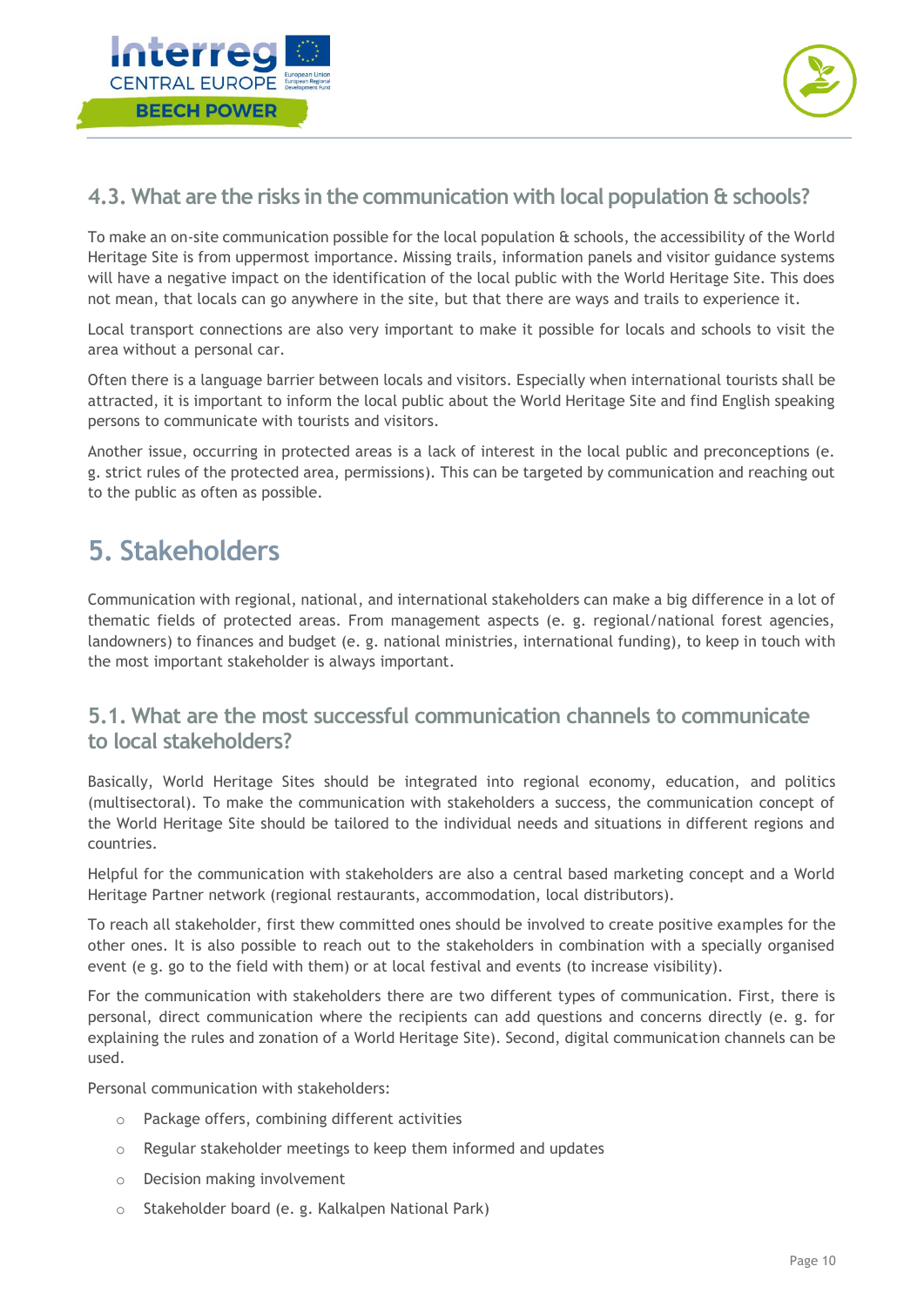



- o Excursions to sites
- o Creating a youth fan club (e. g. Gesäuse National Park)

Digital communication with stakeholders:

- o Website, where all necessary information regarding communication can be found (email, phone numbers, etc.)
- o Information materials for communication
- o Newsletter and active email network with easy access
- o Groups within social media sites (e. g. Facebook groups)

# <span id="page-11-0"></span>**5.2. Communication tools stakeholders – What is needed to have a good twoway communication (stakeholders – management)**

| <b>Phases</b>                                                                    | <b>Activities</b>                                                                                                                                                |
|----------------------------------------------------------------------------------|------------------------------------------------------------------------------------------------------------------------------------------------------------------|
| Preparation of Tentative List (Pre-Phase)                                        | Requires tailored methods, suited to each stakeholder                                                                                                            |
|                                                                                  | Communication strategy must be developed individually at<br>the beginning                                                                                        |
|                                                                                  | Need of a complete list of stakeholders                                                                                                                          |
| Preparation and Submission of Nomination Dossier,<br>evaluation (Planning Phase) | Clear communication about World Heritage and possible<br>compensation (e. g. for landowners)                                                                     |
|                                                                                  | Look at lessons learned from other sites                                                                                                                         |
|                                                                                  | Regular communication with stakeholder so they are<br>informed of changes and not surprised by new<br>developments (e. g. with newsletters, regional newspapers) |
|                                                                                  | Excursions to sites and personal communication                                                                                                                   |
|                                                                                  | Day of (at) the beech                                                                                                                                            |
|                                                                                  | Outreach events to maintain awareness                                                                                                                            |
|                                                                                  | Let them show their knowledge of and experience within<br>the World Heritage Site (e. g. as rangers)                                                             |
|                                                                                  | Create advisory boards with all kinds of stakeholders like<br>youth, creative sector, art, tourism sector etc.)                                                  |
|                                                                                  |                                                                                                                                                                  |
| Inscription into UNESCO World Heritage List<br>(Implementation Phase)            | Cooperation with festivals and events, being part of the<br>game (increase visibility)                                                                           |
|                                                                                  | Make a movie of the history of UNESCO in general and the<br>site in particular                                                                                   |
|                                                                                  | Invite other World Heritage managers and let them present<br>to the stakeholders, invite mayors                                                                  |
|                                                                                  | Excursion to sites and personal communication                                                                                                                    |

#### **Table 3: Communication tools stakeholders**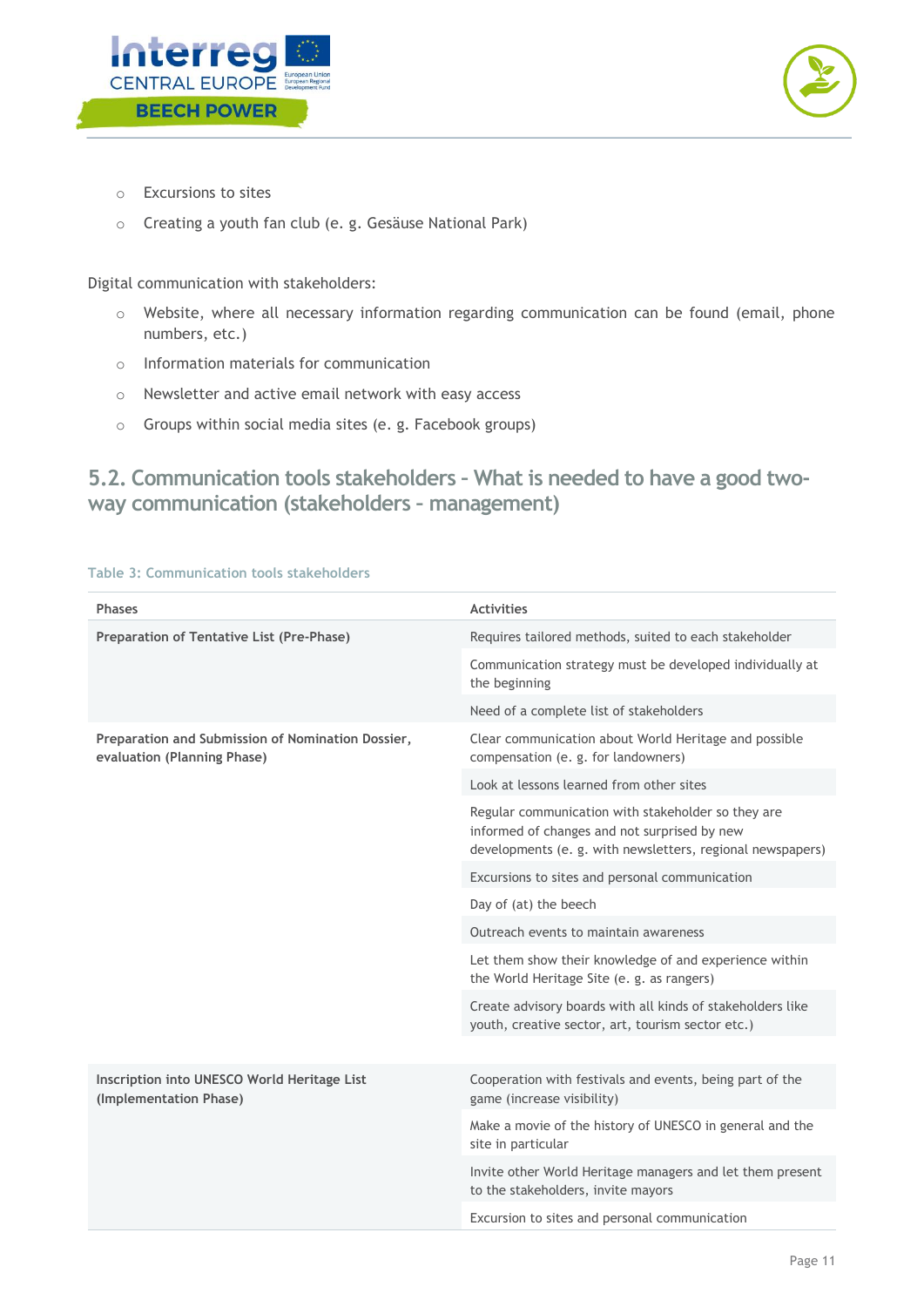



### <span id="page-12-0"></span>**5.2.1. What are the most important risks in stakeholder communication?**

Two major risks regarding the communication with stakeholders is to choose the wrong channels to reach certain stakeholders or that the recipients are not willing to change their opinion respectively sometimes it is hard to change traditional opinions. Both can be addressed with the activities and measures described above.

To make the communication with stakeholders work it is very important to involve all parties and not to forget certain persons or organizations. For this it is important to create a list of all stakeholders before starting the official communication (as shown in the table above).

Another risk is insufficient and incomplete information. Not addressing problems or avoiding conflicts with stakeholder and sticking to "beautiful" topics can lead to a lack of understanding. Incorrect information about the World Heritage Site, the restrictions that come with it and possible compensations for landowners can also be problematic and should be avoided.

Especially in World Heritage Sites as international label, it is important to understand cultural sensitivities that might occur during the process of becoming a World Heritage Site. There could be different "languages", which means different understandings of certain technical terms (e. g. forestry and nature conservation). Communication should therefore be as simplified as possible to make it easier for everybody to understand the message.

Most importantly, managements of World Heritage Sites need to try to understand the other persons needs and problems and address them accordingly and honest.

# <span id="page-12-1"></span>**6. Networking with partners**

Networking with partners on different levels (regional, national, and international) is crucial for World Heritage Sites. Lessons learned and best practice should be exchanged between partners and new inputs can have positive impacts on the management and the conservation status of World Heritage Sites.

### <span id="page-12-2"></span>**6.1. What are the most successful communication channels to communicate to other World Heritage partners?**



**Figure 7: Exchange with other World Heritage Sites brings new inputs.**

As a World Heritage Site it is very important to be well connected with the national ministries and organizations responsible for World Heritage Sites and their issues.

International cooperation within networks (e. g. European Beech Forest Network) and common project proposals to understand the needs and activities of other World Heritages Sites is important to develop the own World Heritage Site. Also study trips to other World Heritage Site managements can help to learn about procedures and organizational structures.

Joint research activities will also bring new ideas, experts, and technical approaches into the region and the World Heritage Site and can set new standards in monitoring and research activities on regional and national level.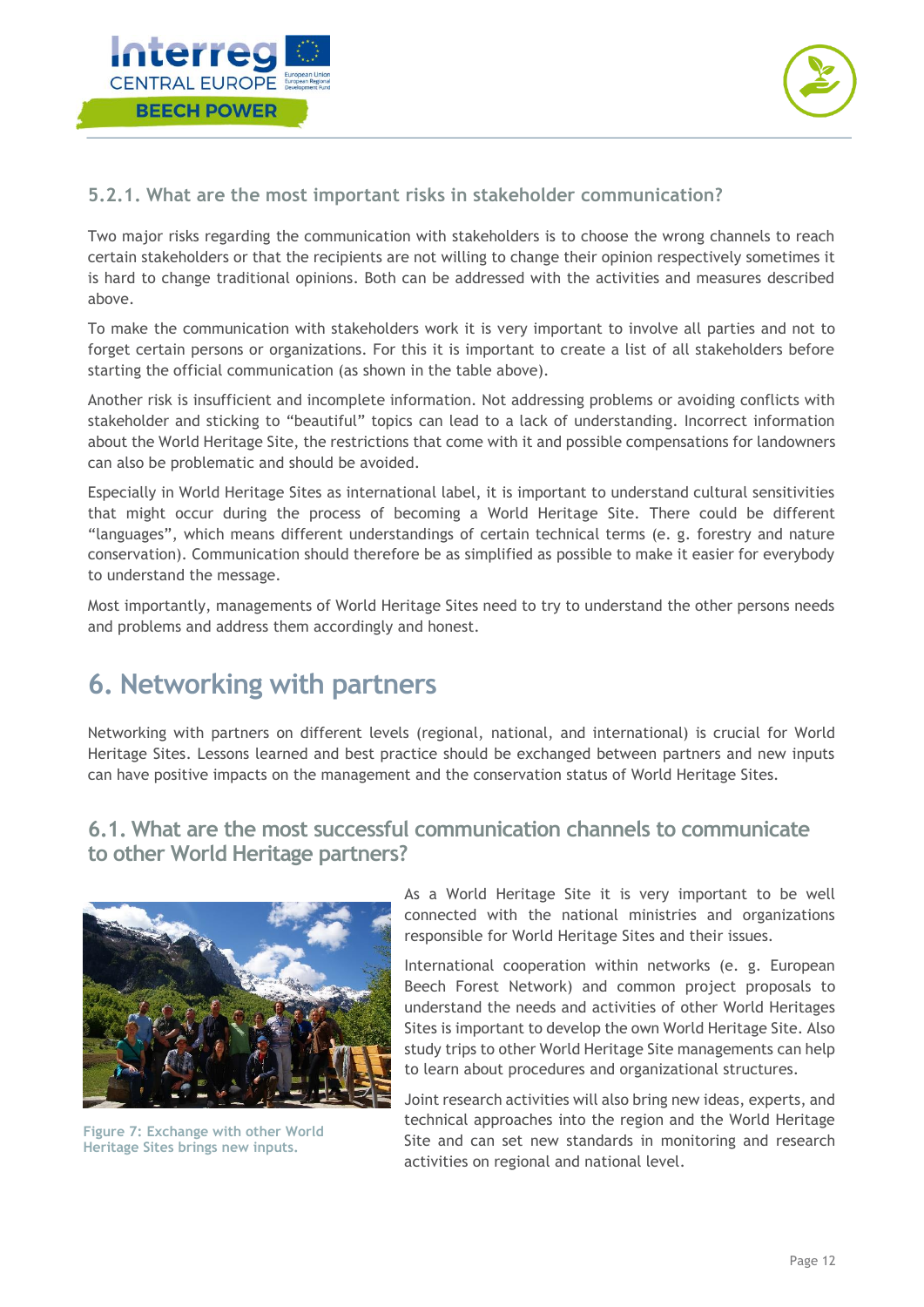



<span id="page-13-0"></span>**6.2. Communication tools networking – What activities can be set to foster the cooperation between World Heirtage Site network partners?**

**Table 4: Communication tools networking**

| <b>Phases</b>                                                                    | <b>Activities</b>                                                                                                                                                                                      |
|----------------------------------------------------------------------------------|--------------------------------------------------------------------------------------------------------------------------------------------------------------------------------------------------------|
| Preparation of Tentative List (Pre-Phase)                                        | Establish a data-platform to provide access to all<br>existing materials (e. g. data, experience,<br>materials, concepts, strategies, project (results),<br>funding programs, proposals, publications) |
|                                                                                  | Make a list of contacts of other World Heritage Sites<br>and maintain it                                                                                                                               |
|                                                                                  | Provide experts support in project development to<br>the sites - many do not have experience to tap into<br>EU funds efficiently                                                                       |
|                                                                                  | Prepare a list of possible funding programs that<br>World Heritage Sites can use to partner up with you                                                                                                |
|                                                                                  | Language: apply for ERASMUS programs and join<br>partners at activities on language development<br>programs combined with expert trainings                                                             |
| Preparation and Submission of Nomination Dossier,<br>evaluation (Planning Phase) | Clear communication strategies (national and<br>international level=                                                                                                                                   |
|                                                                                  | Raise awareness in the relevant ministries about<br>the importance of World Heritage Sites                                                                                                             |
|                                                                                  | Newsletter to keep all partners updated                                                                                                                                                                |
|                                                                                  | Joint promotion of World Heritage Sites                                                                                                                                                                |
|                                                                                  | Establish long-term bilateral cooperation with<br>other World Heritage Sites                                                                                                                           |
| Inscription into UNESCO World Heritage List<br>(Implementation Phase)            | Get a blogger/traveller on board who visits<br>different World Heritage Sites and make a travel<br>blog                                                                                                |
|                                                                                  | Exchange of best practice between World Heritage<br><b>Sites</b>                                                                                                                                       |
|                                                                                  | Make a call on internship programs to have<br>volunteers especially in the main seasons in order<br>to make the management less load/overwhelmed<br>by extra tasks                                     |